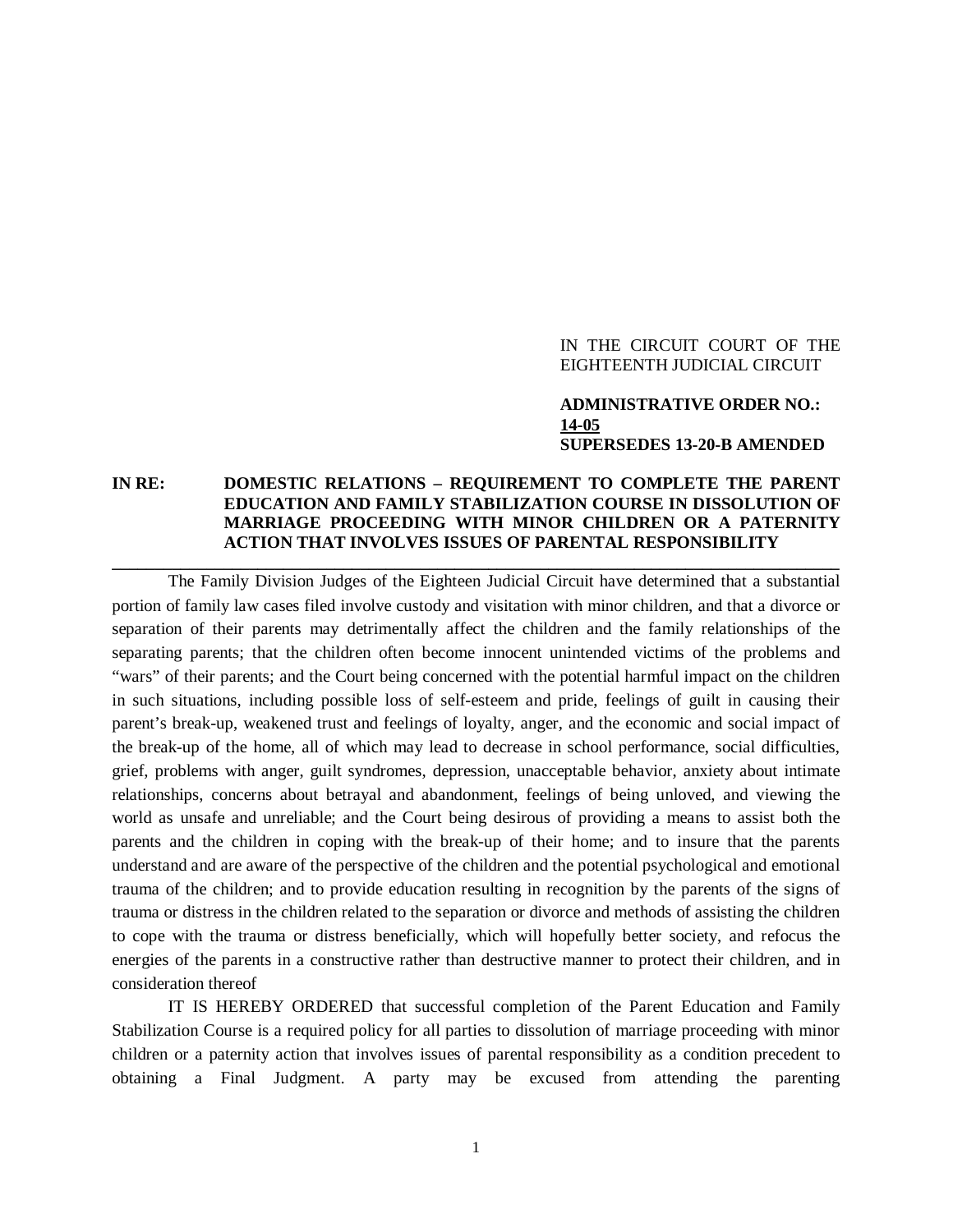course or from completing the parenting course within a certain time period, provided the court determines that the party has shown good cause. For dissolution of marriage actions, the petitioner must complete the course within 45 days after the filing of the petition, unless excused by the court. All other parties must complete the course within 45 days after service of the petition. For paternity actions, the petitioner must complete the course within 45 days after filing the petition, unless excused by the court. Any other party must complete the course within 45 days after an acknowledgement of paternity by that party, an adjudication of paternity of that party, or an order granting visitation to or support from that party. Each party to a dissolution or paternity action shall file proof of compliance with the court prior to the entry of the final judgment.

All parties are required to complete the parenting course as quickly as possible. The parties are required to complete the parenting course by appearing in person. The parties may apply to the Court to take the parenting course on-line if they demonstrate good cause to the Court.

A copy of the "Standing Order of Referral Requiring Parties to Attend the Parent and Education Stabilization Course" (ATTACHMENT 1) shall be provided at the time of filing to the Petitioner by the Clerk of the Court and a copy of said Order shall be served on the opposing party(s) by Petitioner. Said Order of Referral shall be attached to the original pleadings by the Clerk of the Court.

IT IS FURTHER ORDERED that each provider offering a parenting course must be approved by the Department of Children and Family Services. The Department of Children and Family Services shall provide the Clerk of Court with a list of approved course providers and sites at which the Parent Education and Family Stabilization Course may be completed. The list shall be made available to the parties so that they may attend the parenting class of their choice.

The Department of Children and Family Services may remove a provider who violates these requirements, or its implementing rules, from the list of approved course providers.

IT IS FURTHER ORDERED that all parties to a modification of a final judgment involving shared parental responsibilities, custody, or visitation may be required to complete a court-approved parenting course prior to the entry of an order modifying the final judgment.

IT IS FURTHER ORDERED a reasonable fee may be charged to each parent attending the course.

IT IS FURTHER ORDERED that if any parent fails to attend the required Parent Education and Family Stabilization course, the court may hold the defaulting parent in contempt.

IT IS FURTHER ORDERED that the court may, with or without motion of either party, prohibit the parenting course from being taken together, if there is a history of domestic violence between the parties.

Done and Ordered this 16th day of January, 2014.

JOHN M. HARRIS JOHN M. HARRIS CHIEF JUDGE

All Circuit and County Judges (Brevard County) Court Administration (Brevard County) Clerk of Court (Brevard County) State Attorney (Brevard County) Public Defender (Brevard County) Sheriff (Brevard County) Bar Association (Brevard County) Law Library (Brevard County)

DISTRIBUTION: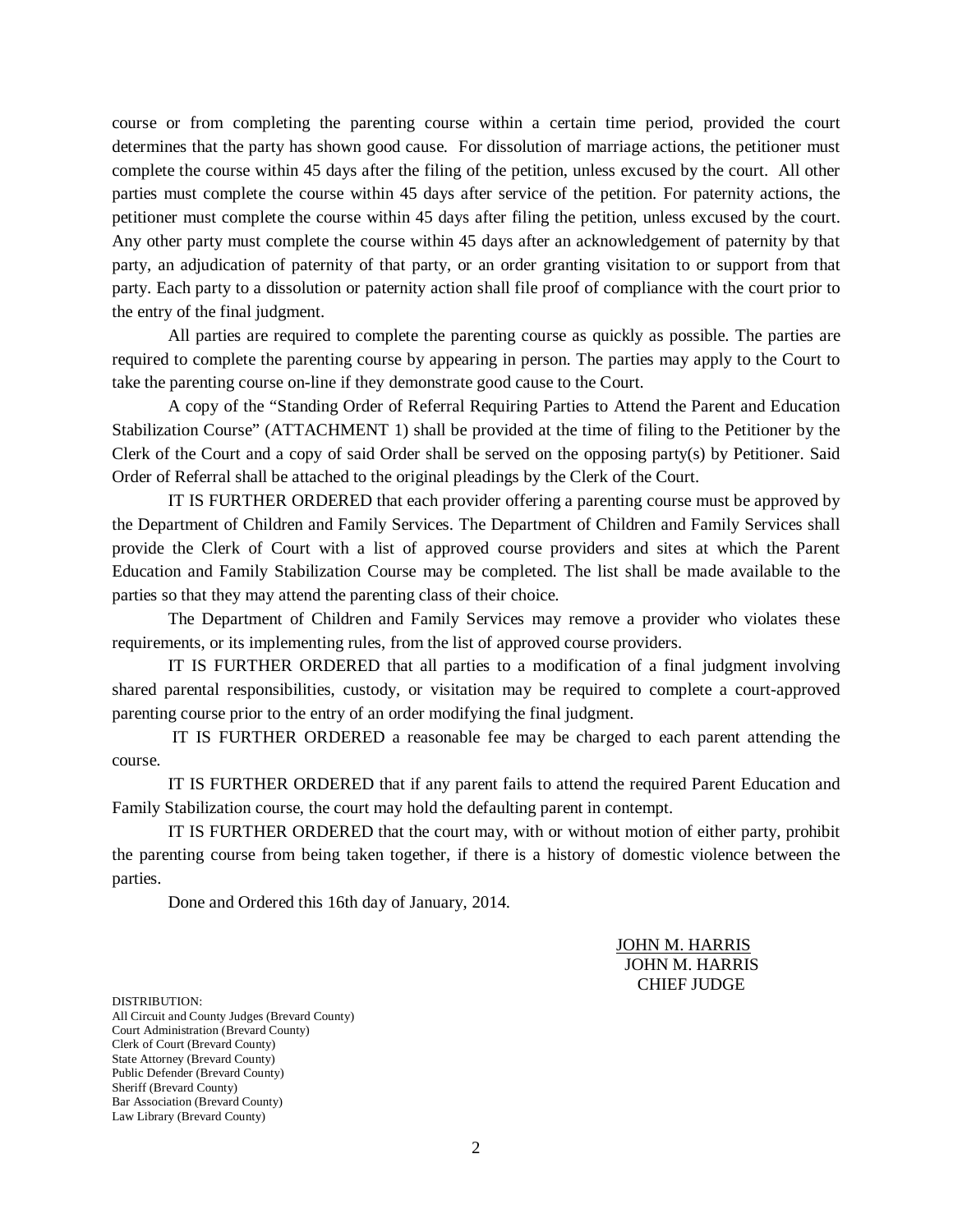# IN THE CIRCUIT COURT OF THE EIGHTEENTH JUDICIAL CIRCUIT

## **STANDING ORDER OF REFERRAL REQUIRING PARTIES TO ATTEND PARENT EDUCATION AND FAMILY STABILIZATION COURSE**

WHEREAS, pursuant to Administrative Order, the Petition filed herein includes a request for relief involving minor children of the parties. It is thereupon

ORDERED AND ADJUDGED that each of the parties shall attend a Parent Education and Family Stabilization Course. For dissolution of marriage actions, the petitioner must complete the course within 45 days after the filing of the petition, unless excused by the court. All other parties must complete the course within 45 days after service of the petition. For paternity actions, the petitioner must complete the course within 45 days after filing the petition, unless excused by the court. Any other party must complete the course within 45 days after an acknowledgement of paternity by that party, an adjudication of paternity of that party, or an order granting visitation to or support from that party. A list of providers may be obtained from the Clerk of the Court or from their website, Brevard County [www.brevardclerk.us,](http://www.brevardclerk.us/) Seminole County [http://www.seminoleclerk.org.](http://www.seminoleclerk.org/) Each party is responsible for contacting the providers, scheduling attendance, completion of the seminar and payment of the seminar fee.

Upon completion of the seminar, you must submit your Certificate of Completion to the Clerk of the Court, Brevard County Clerk of Court, P.O. Box 219, Titusville, Florida, 32781-0219, along with the above case number, Seminole County Clerk of Court, P.O. Box 8099, Sanford, FL 32772-8099, along with the above case number.

This parenting course, ordered by the court, shall apply regardless of whether the parties were legally married and in family cases involving family member visitation, etc.

Copies provided to: Petitioner by \_\_ hand delivery \_\_\_\_ mail Respondent by \_\_ mail \_\_\_attached to Summons

Dated: Clerk of the Court

 $By:$ 

Deputy Clerk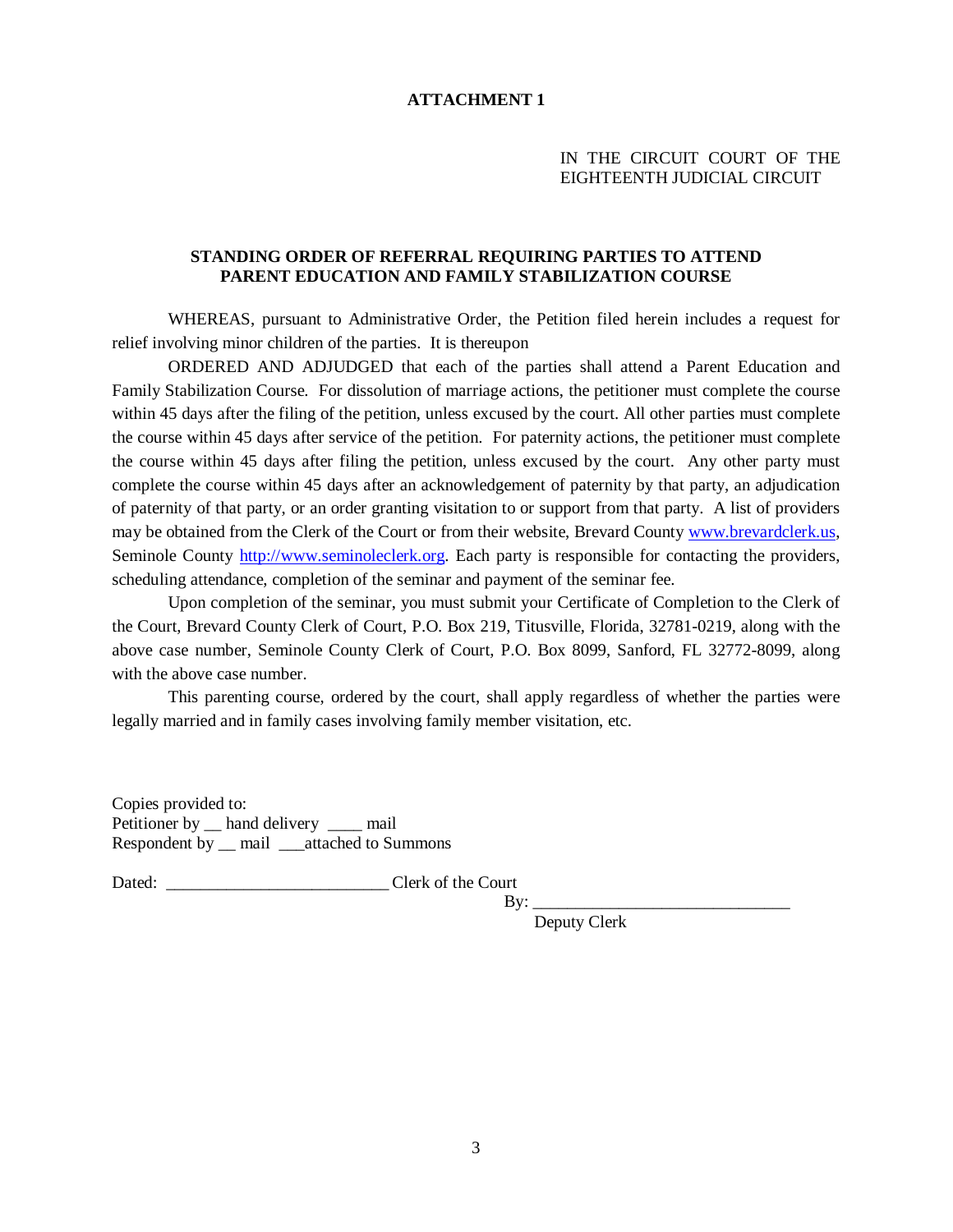IN THE CIRCUIT COURT OF THE EIGHTEENTH JUDICIAL CIRCUIT IN AND FOR BREVARD COUNTY, **FLORIDA** 

ADMINISTRATIVE ORDER NO: **11-34-B AMENDED Supersedes 11-34-B**

## **IN RE: DOMESTIC RELATIONS - PARENTING COORDINATION IN HIGH CONFLICT FAMILY LAW CASES**

**\_\_\_\_\_\_\_\_\_\_\_\_\_\_\_\_\_\_\_\_\_\_\_\_\_\_\_\_\_\_\_\_\_\_\_\_\_\_\_\_\_\_\_\_\_\_\_\_\_\_\_\_\_\_\_\_\_\_\_\_\_\_\_\_\_\_\_\_\_\_\_\_\_\_\_\_\_\_\_\_\_\_\_\_\_ WHEREAS**, children caught in the middle of high parental conflict are more likely to be harmed; and

**WHEREAS**, it is the public policy of the State of Florida to assure that each minor child has frequent and continuing contact with both parents after the parents separate or the marriage of the parties is dissolved and to encourage parents to share the rights, responsibilities, and joys of childrearing; and

**WHEREAS,** the Florida Supreme Court adopted a guiding principle encouraging a family court process to "empower families through skills development, assist them to resolve their own disputes, provide access to appropriate services, and offer a variety of dispute resolution forums where the family can resolve problems without additional emotional trauma," as set forth in *In re Report of the Family Court Steering Committee (Family Courts IV*), 794 So. 2d 518, 522 (Fla. 2001); and

**WHEREAS**, parenting coordination is a process whereby an impartial third person, called a parenting coordinator, helps the parties implement their parenting plan by facilitating the resolution of disputes between parents and/or legal guardians, providing education, making recommendations to the parties and, with the prior approval of the parties and the court, making decisions within the scope of the court order of appointment; and

**WHEREAS**, the use of parenting coordinators promotes the best interests of minor children and their parents in high conflict cases by reducing the duration and severity of parental conflict, thereby protecting children from the harmful effects of such conflict; and

**WHEREAS**, in that parenting coordination provide a form of alternative dispute resolution that enhances the purposes of Chapter 61, Florida Statutes, the legislature enacted Section 61.125, Florida Statutes, to establish the procedures for the proper administration of parenting coordination within the State of Florida, thereby obviating the need for the adoption of separate provisions for this Circuit; and

**WHEREAS**, Section 61.125, Florida Statutes, became effective on October 1, 2009; and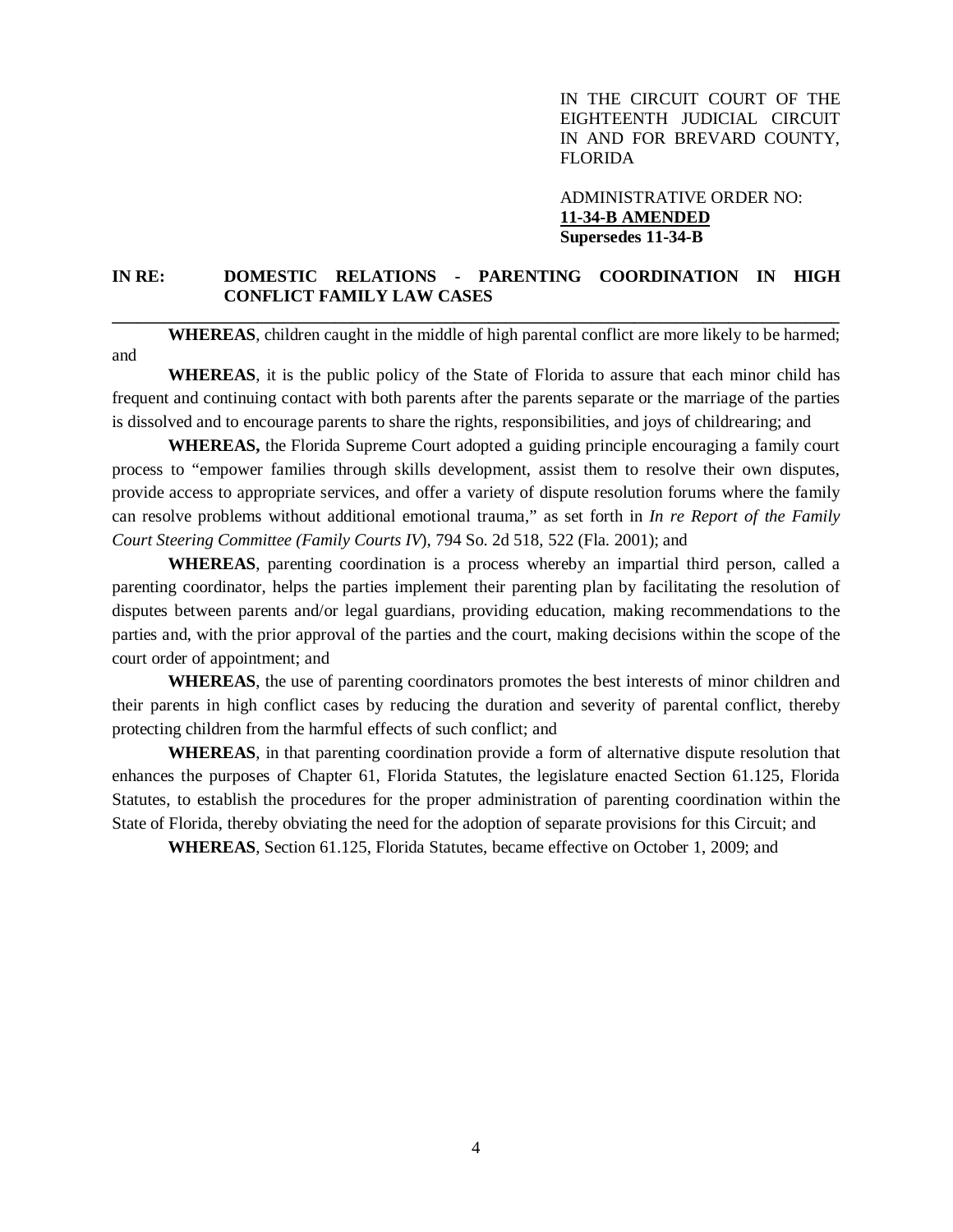**WHEREAS**, this Circuit has developed certain forms that are relevant to the Circuit that will assist with the effectuation of the provisions set forth in Section 61.125, Florida Statutes; and

**NOW, THEREFORE WHEREAS** the Supreme Court of Florida promulgated Rule 12.742 of the Florida Family Law Rules of Procedure encaptioned Parenting Coordination on January 28, 2010, pursuant to the authority vested in me as Chief Judge of the Eighteenth Judicial Circuit of Florida, under Rule 2.215, of the Florida Rules of Judicial Administration;

# It is hereby **ORDERED**:

- 1. The provisions set forth Section 61.125, Florida Statutes, shall be followed in this Circuit regarding parenting coordination.
- 2. A parenting coordinator must meet all the required qualifications set forth in Section 61.125 (4) Florida Statutes. A parenting coordinator so qualified must submit an application to become Parenting Coordinator to the Chief Judge to demonstrate their qualifications. The Family Administrative Judge for the Circuit shall determine whether to approve the application and if approved, the list of approved parenting coordinators will be kept by Court Administration.
- 3. The following forms, attached hereto, are hereby adopted and shall be used in carrying out the provisions of Section 61.125, Florida Statutes:
	- a. Application to become Parenting Coordinator.
	- b. Order of Referral to Parenting Coordinator.
	- c. Report of General Magistrate on Motion for Referral to Parenting Coordinator.
	- d. Response by Parenting Coordinator.
- 4. The Parenting Coordinator will receive a notice of hearing for any hearing scheduled with the court for any matter that is within the scope of the Order of Referral to Parental Coordination. During hearings when addressed by the court, the Parenting Coordinator may testify on the subjects of the parties' compliance with the Order of Referral to Parenting Coordination and the appropriateness of maintaining the case in parenting coordination. However, the Parenting Coordinator may not set a hearing with the court.
- 5. The Parenting Coordinator may report to the court in writing on the subjects of the parties' compliance with the Order of Referral to Parenting Coordination and the appropriateness of maintaining the case in parenting coordination. The court itself may set a status hearing after reviewing the written report of the Parenting Coordinator.
- 6. Prior to the expiration of the Order of Referral to Parent Coordinator, the court will determine whether the order should be extended. Within thirty days of the expiration date of the Order of Referral to Parenting Coordinator, the parenting coordinator will notify in writing the judicial assistant of the court which entered the Order of Referral to Parenting Coordinator or the successor of the expiration date, and such written notice shall contain a recommendation as to whether the order should be extended. The Court may thereafter schedule a hearing to determine whether the order of Referral to Parenting Coordinator should be extended.

DONE AND ORDERED this 25th day of October, 2011.

CHARLES ROBERTS CHARLES ROBERTS ACTING CHIEF JUDGE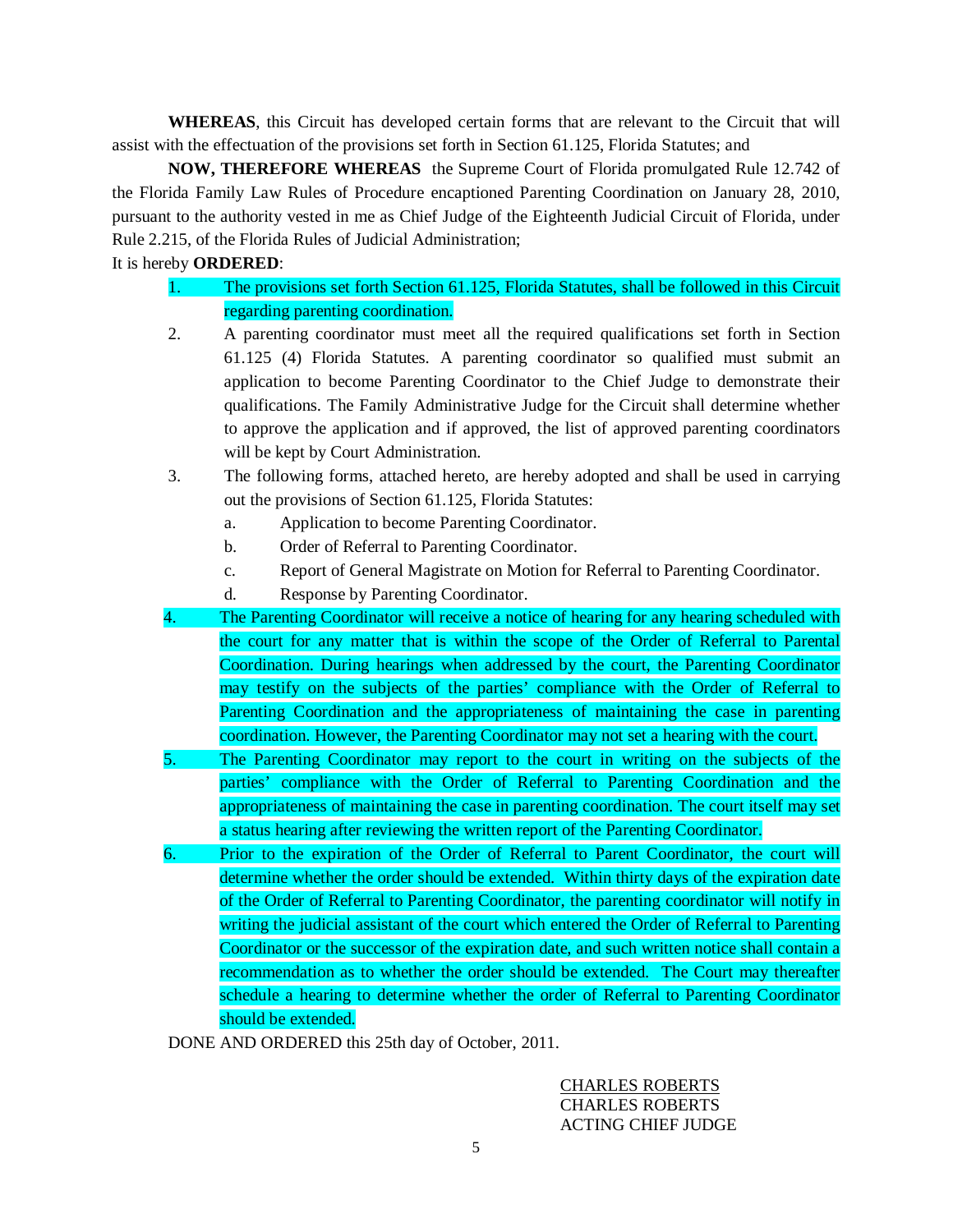Distribution: All Circuit and County Judges (Brevard County) Court Administration (Brevard and Seminole Counties) Clerk of Court (Brevard County) State Attorney Public Attorney Sheriff (Brevard County) Bar Association (Brevard County) Law Library (Brevard County)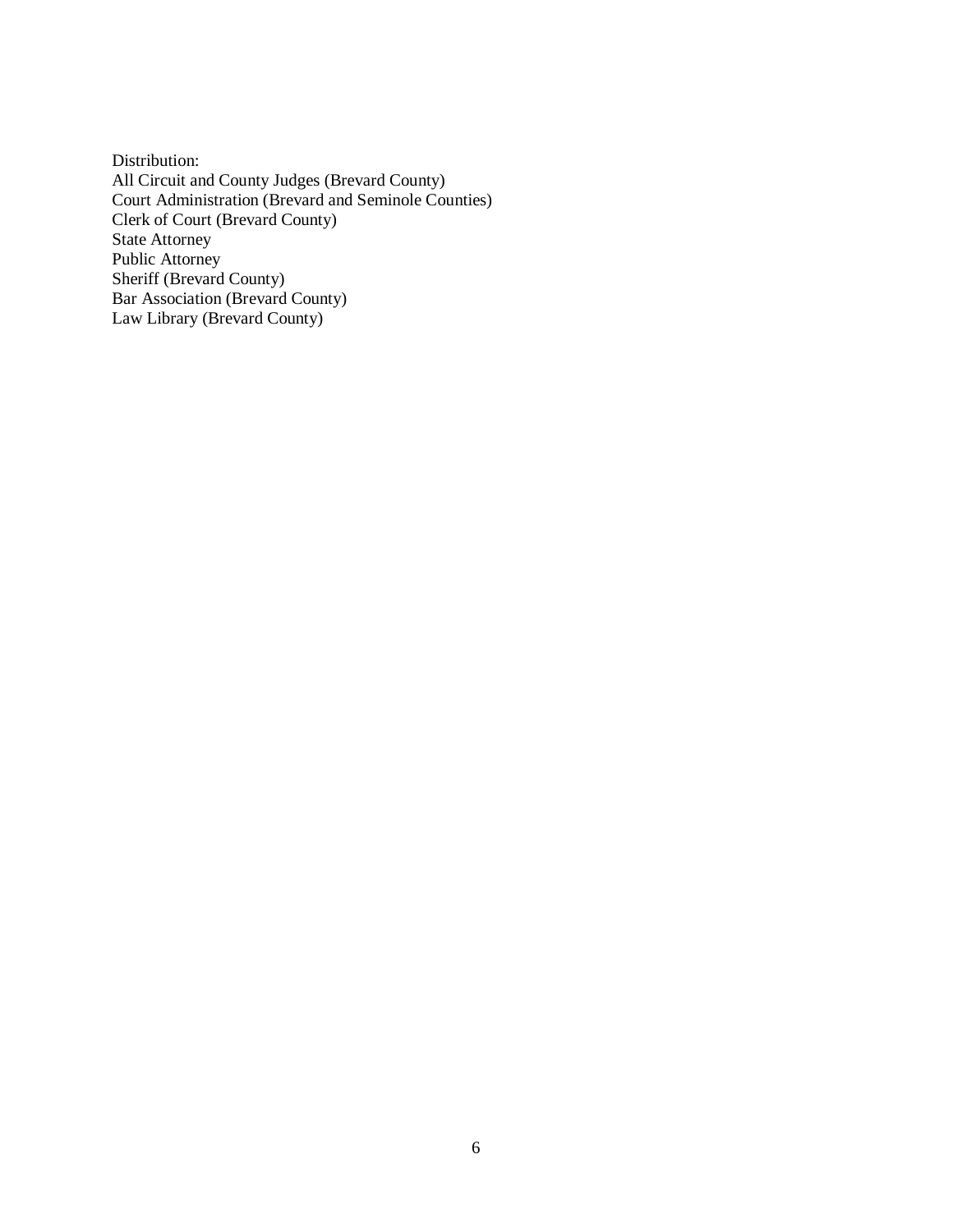### **ATTACHMENT** ADMINISTRATIVE OFFICE OF COURTS EIGHTEENTH JUDICIAL CIRCUIT OF FLORIDA

Eighteenth Judicial Circuit Parent Coordinator List Application

|             | Name: Date                                                                                                                                                                                                              |
|-------------|-------------------------------------------------------------------------------------------------------------------------------------------------------------------------------------------------------------------------|
|             |                                                                                                                                                                                                                         |
|             |                                                                                                                                                                                                                         |
| Fax Number: | <u> 1989 - Johann Barn, mars ann an t-Amhain Aonaich an t-Aonaich an t-Aonaich ann an t-Aonaich ann an t-Aonaich</u>                                                                                                    |
|             | Please check to all that apply and include the date of the license or degree                                                                                                                                            |
| $\Box$      | Licensed Mental Health Professional pursuant to chapters 490/491 of Florida Statutes                                                                                                                                    |
| $\Box$      | Licensed Physician pursuant to chapter 458, w/certification by American Board Psychiatry and Neurology                                                                                                                  |
| $\Box$      | Certified Florida Supreme Court Family Law Mediator w/Masters Degree in Mental Health Field                                                                                                                             |
| □           | Attorney who is a member in good standing of the Florida Bar                                                                                                                                                            |
|             | Years of post licensure or post certification practice. (three years required).                                                                                                                                         |
|             | Florida Supreme Court certified Family Mediation Training- Date Completed                                                                                                                                               |
|             | Parent Coordinator Training-include who provided the training and the date completed. A minimum of 24 hours of<br>parenting coordination training with subjects as specified by Section 61.125 (4)(c) Florida Statutes. |
|             | Parent Coordinator Hourly Rate: No. 1996. The Coordinator Hourly Rate:                                                                                                                                                  |
|             | Willing to accept pro bono cases? Under what circumstances?                                                                                                                                                             |
|             |                                                                                                                                                                                                                         |
|             | Bilingual? What language?                                                                                                                                                                                               |

*By signing this application, I am confirming that I have never been convicted or had adjudication withheld on a charge of child abuse, child neglect, domestic violence, parental kidnapping or interference with custody; or have been found by a court to have abused, neglected or abandoned a child; or have never consented to an adjudication or a withhold of adjudication of a petition for dependency or have never been a respondent in a final order of protection against domestic violence*.

Signature\_\_\_\_\_\_\_\_\_\_\_\_\_\_\_\_\_\_\_\_\_\_\_\_\_\_\_\_\_\_\_\_\_\_\_\_\_\_\_\_\_\_Date:\_\_\_\_\_\_\_\_\_\_\_\_\_\_\_\_\_\_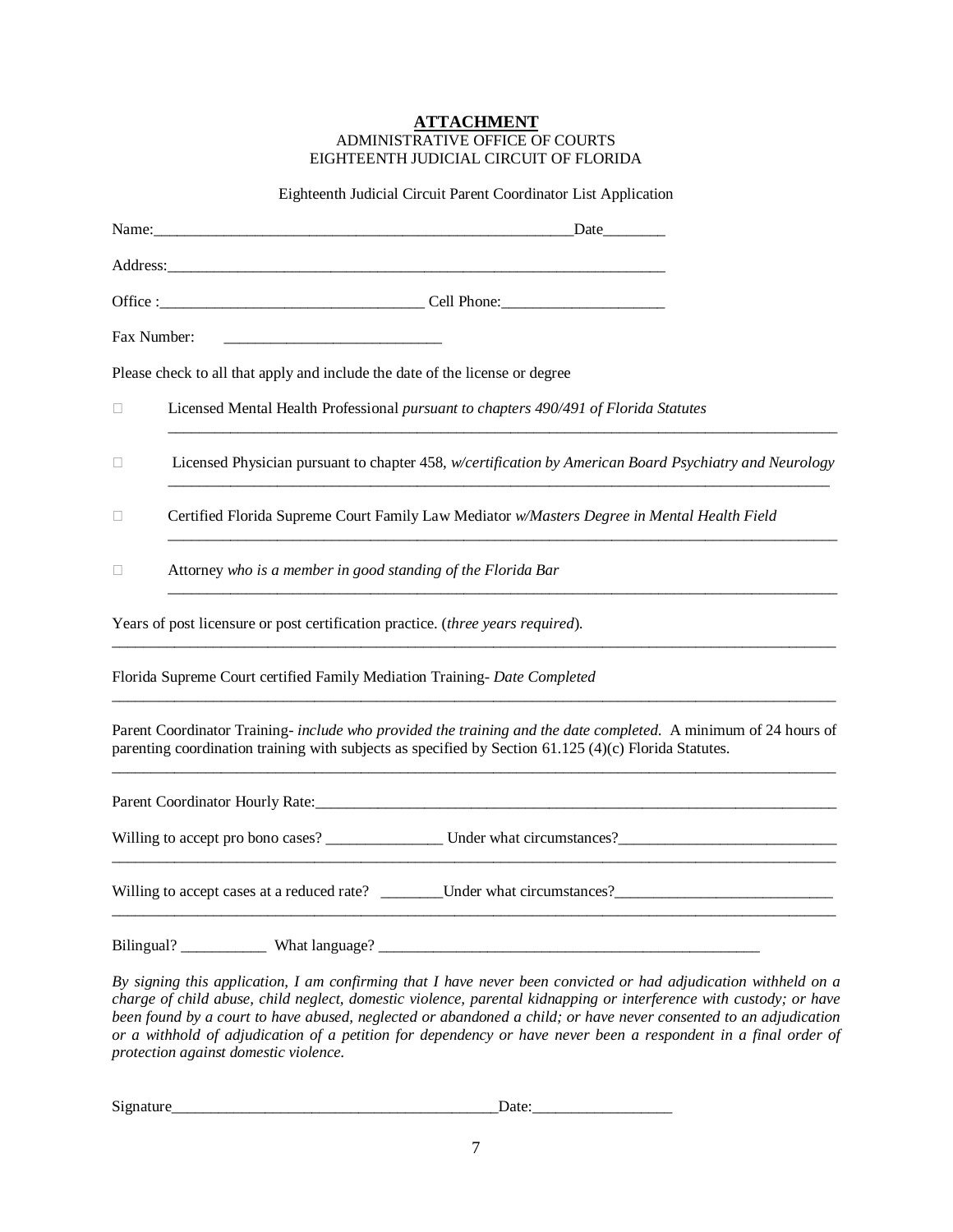**If all requirements are met, your name and information will be added to the Eighteenth Judicial Circuit Approved Parent Coordinator List. The list is provided to each family law judge and is available to all other judges and court programs. The list is also available on our website[: www.flcourts18.org](http://www.flcourts18.org/)**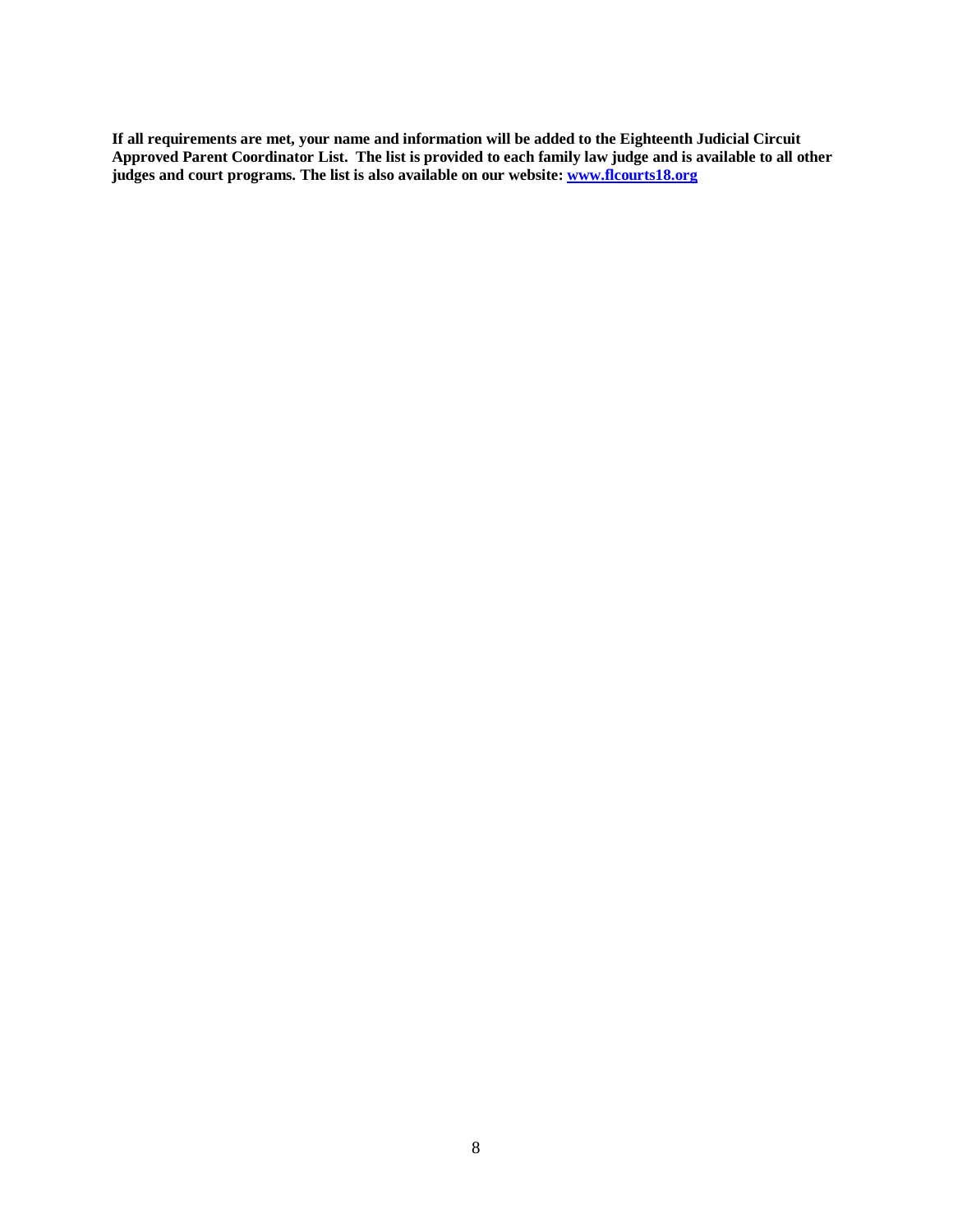IN THE CIRCUIT COURT OF THE EIGHTEENTHJUDICIAL CIRCUIT, IN AND FOR BREVARD COUNTY, FLORIDA.

CASE NO: \_\_\_\_\_\_\_\_\_\_\_\_\_\_\_\_\_\_\_\_\_

Petitioner,

and

Respondent.

\_\_\_\_\_\_\_\_\_\_\_\_\_\_\_\_\_\_\_\_\_\_\_\_\_\_\_\_/

#### **ORDER OF REFERRAL TO PARENTING COORDINATOR**

The Court considered the  $\Box$  motion of the court,  $\Box$  joint motion of the parties,  $\Box$  motion of a party, reviewed the court file, considered the testimony presented. Based on this information, the court FINDS that:

- **A. Appropriateness of Process**: This matter is appropriate for parenting coordination and it is in the best interest of the child(ren).
- **B. Parenting Coordination Process:** Parenting coordination is a child focused alternative dispute resolution process whereby a parenting coordinator assists the parties in creating or implementing their parenting plan by facilitating the resolution of disputes, providing education and making recommendations to the parties; and, with the prior consent of the parties and approval of the court, making limited decisions within the scope of this order of referral.
- **C. Parenting Coordinator:** A parenting coordinator is an impartial third person whose role is to assist the parties in successfully creating or implementing a parenting plan.
- **D. Selection of Parenting Coordinator: Letter as the parenting Selection of Parenting Coordinator: Letter as the parenting Selection** coordinator.
- **E. History of Domestic Violence**: Based upon testimony and evidence presented and a review of related court records, the court has determined:
	- □ There is no history of domestic violence.
	- □ There has been a history of domestic violence, and:
	- □ Each party has had an opportunity to consult with an attorney or domestic violence advocate before this court has accepted the parties consent.
	- □ Each party has consented to this referral and the consent has been given freely and voluntarily.

#### It is therefore, **ORDERED**:

- **1. Parenting Coordinator**: The parties are referred to parenting coordination for an initial period of months (not to exceed two years):
	- a. The parenting shall file a response to this Order within 30 days accepting or declining the appointment. The response to the appointment must be in substantial compliance with Form 12.984.
	- b. The parties or their attorneys must provide to the parenting coordinator copies of all pleadings and orders related to domestic violence and any other pleadings and orders requested by the parenting coordinator related to parenting coordination.
- **2. Meetings:** Unless prohibited herein as a domestic violence safeguard or by another court order, the parenting coordinator may meet with the parties and/or child (ren) together or separately, in person or by any electronic means.
- **3. Domestic Violence Safeguards:** The parties shall adhere to all provisions of any injunction or conditions of bail, probation, or a sentence arising from criminal proceedings. In addition to any safety measures the parenting coordinator deems necessary, the following domestic violence safeguards must be implemented:
	- □ None are necessary.
	- □ No joint meetings.
	- □ No direct negotiations.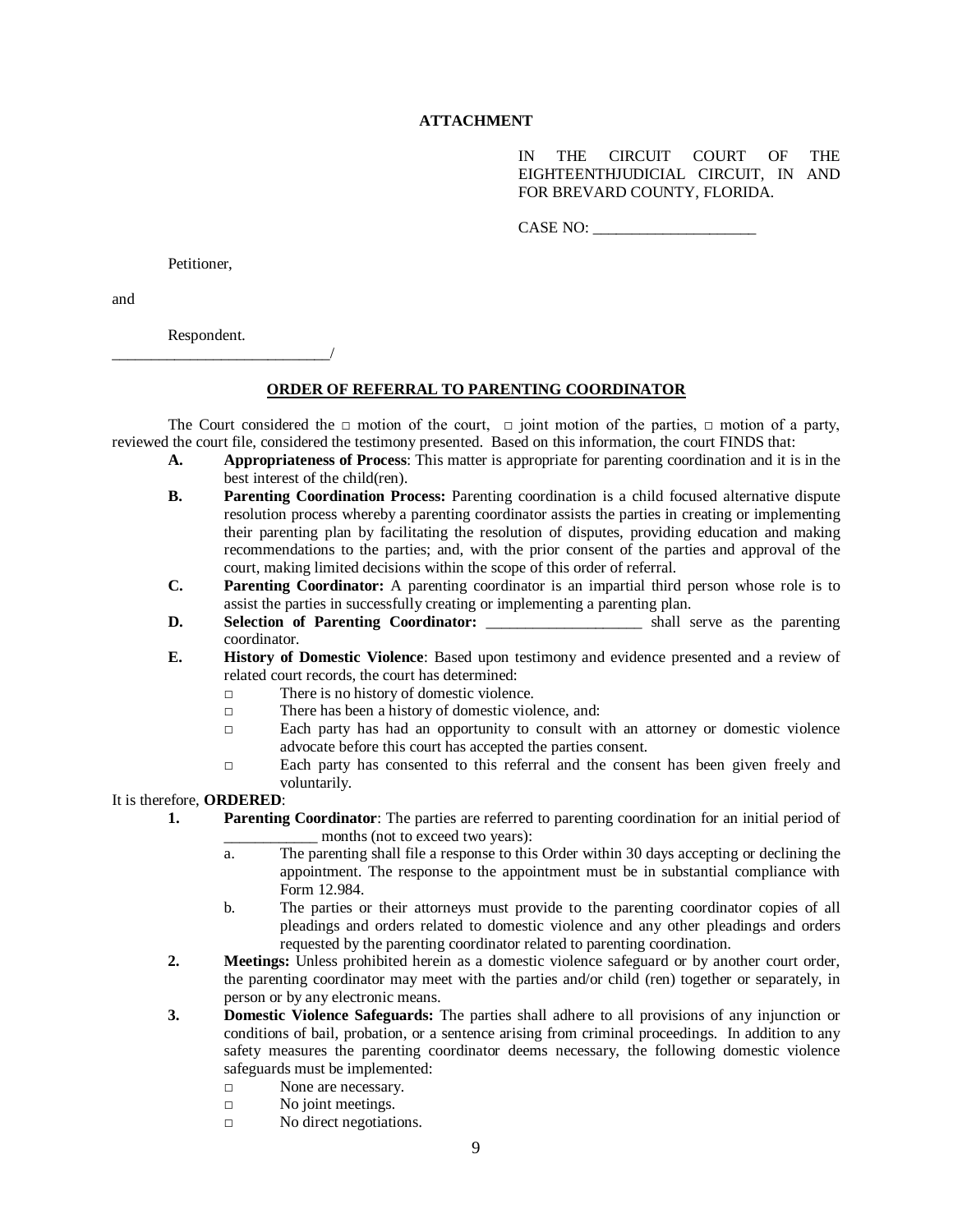- □ No direct communications.
- □ Other:\_\_\_\_\_\_\_\_\_\_\_\_\_\_\_\_\_\_\_\_\_\_\_\_\_\_\_\_\_\_\_\_\_\_\_\_\_\_\_
- **4. Role, Responsibility, and Authority of Parenting Coordinator**. The parenting coordinator shall have the following role, responsibility, and authority:
	- a. Assisting the parties in creating and implementing a parenting plan:
	- b. Facilitating the resolution of disputes regarding the creation or implementation of the Parenting Plan;
	- c Recommending to parties strategies for creating or implementing the Parenting Plan. Such recommendations may include that one or both parents avail themselves of accessible and appropriate community resources, including, but not limited to, random drug screens, parenting classes, and individual psychotherapy and/or family counseling, if there is a history or evidence that such referrals are appropriate;
	- d. Recommending to the parents changes to the Parenting Plan:
	- e. Educating the parties to effectively:
		- 1. Parent in a manner that minimizes conflicts;
		- 2. Communicate and negotiate with each other and their child(ren);
		- 3. Develop and apply appropriate parenting skills;
		- 4. Understand principles of child development and issues facing child(ren) when their parents no longer live together;
		- 5. Disengage from the other parent when engagement leads to conflicts and noncooperation;
		- 6. Identify the sources of their conflict with each other and work individually and/or jointly to minimize conflict and lessen its deleterious effects on the child(ren); and
		- 7. Allow the child (ren) to grow up free from the threat of being caught in the middle of their parents' disputes.
	- f. Facilitating the ability of both parents to maintain ongoing relationships with their children.
	- g. Reporting or communicating with the court concerning non-confidential matters as provided in paragraph 6 of this order;
	- h. Communicating with the parties and their child(ren), separately or together in person or by telephone, unless otherwise prohibited by court order or applicable law. The parenting coordinator shall determine the schedule for subsequent appointments:
	- i. Providing information to health care providers for the parents and the children, and to any third parties, when the parenting coordinator deems it is reasonably necessary.

 $\_$  ,  $\_$  ,  $\_$  ,  $\_$  ,  $\_$  ,  $\_$  ,  $\_$  ,  $\_$  ,  $\_$  ,  $\_$  ,  $\_$  ,  $\_$  ,  $\_$  ,  $\_$  ,  $\_$  ,  $\_$  ,  $\_$  ,  $\_$  ,  $\_$  ,  $\_$  ,  $\_$  ,  $\_$  ,  $\_$  ,  $\_$  ,  $\_$  ,  $\_$  ,  $\_$  ,  $\_$  ,  $\_$  ,  $\_$  ,  $\_$  ,  $\_$  ,  $\_$  ,  $\_$  ,  $\_$  ,  $\_$  ,  $\_$  ,

**5. Scope of Authority:** The parenting coordinator shall make limited decisions within the scope of this order of referral. Limited decision making authority shall include, but may not be limited to:

### **6. Fees and Costs for Parenting Coordination**.

- a.
- □ The parties have consented to this referral to parenting coordination and have agreed that they have the present ability to pay parenting coordination fees.
- □ The parties have consented to this referral to parenting coordination and the Court finds that: \_\_\_\_ petitioner \_\_\_\_ respondent \_\_\_\_\_ both parties has/have the present financial ability to pay the parenting coordination fees.
- □ This order us without the consent or the parties and the court has determined that: \_\_\_\_\_ petitioner \_\_\_\_\_ respondent \_\_\_\_\_ both parties has/have the financial ability to pay the parenting coordination fees & costs.

b. The court allocates payment of fees and costs for parenting coordination as follows:

- \_\_\_\_\_\_\_% shall be paid by the Father.
- \_\_\_\_\_\_\_% shall be paid by the Mother.

\_\_\_\_\_\_\_% No fees as Family court Services to provide parenting coordination

- Other:\_\_\_\_\_\_\_\_\_\_\_\_\_\_\_\_\_\_\_\_\_\_\_\_\_\_\_\_\_\_\_\_\_\_\_\_\_\_\_\_\_\_\_\_\_\_\_\_
- c. If a party has caused the parenting coordinator to expend an unreasonable and unnecessary amount of time, the Court may later determine that party will be solely responsible for payment of the parenting coordinator's fees and costs for such time expended or that the party shall reimburse the other party for the parenting coordinator's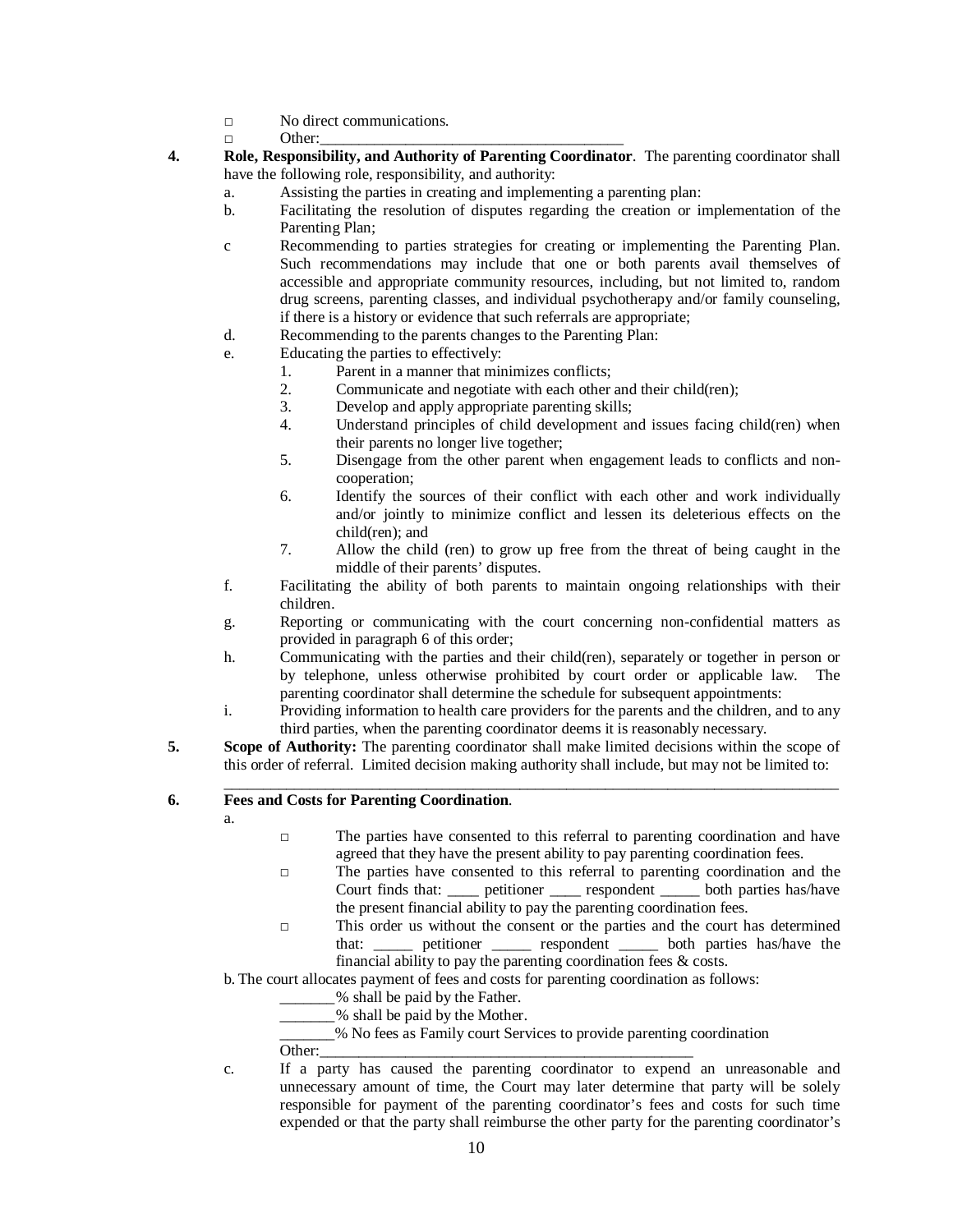fees and cost paid by the other party for such time expended. Failure to pay the parenting coordinator's fees and costs in a timely manner may subject the party to sanctions for contempt of court.

- d. The parenting coordinator shall not proceed until he/she is satisfied with the terms and conditions of payment or his/her services. Further, the parenting coordinator shall not perform nor continue to perform the parenting coordination services in this case unless all of his/her fees and costs are paid by the parties as ordered, and, in the event of nonpayment, the parenting coordinator shall file a Request for Status Conference, and the court will address the issue of non-payment of fees and costs.
- **7. Confidentiality:** All communications made by, between, or among the parties and the parenting coordinator during parenting coordination sessions are confidential. The parenting coordinator and each party may not testify or offer evidence about communications made by a party or the parenting coordinator during the parenting coordination sessions, except if:
	- a. It is necessary to identify, authenticate, confirm, or deny a written agreement entered into by the parties during parenting coordination;
	- b. The testimony or evidence is necessary to identify an issue for resolution by the court without otherwise disclosing communications made by any party or the parenting coordinator;
	- c. The testimony or evidence is limited to the subject of a party's compliance with the order of referral to parenting coordination, orders for psychological evaluation, counseling ordered by the court or recommended by a health care provider, or for substance abuse testing or treatment.
	- d. The parenting coordinator is reporting that the case is no longer appropriate for parenting coordination;
	- e. The parenting coordinator is reporting that he or she is unable or unwilling to continue to serve and that a successor parenting coordinator should be appointed.
	- f. The testimony or evidence is necessary pursuant to s.  $61.125(5)(b)$  or s.  $61.125(8)$ , Florida Statutes;
	- g. The parenting coordinator is not qualified to address or resolve certain issues in the case and a more qualified coordinator should be appointed;
	- h. The parties agree that the testimony or evidence be permitted; or
	- i. The testimony or evidence is necessary to protect any person from future acts that would constitute domestic violence under Chapter 741, Florida Statutes; child abuse, neglect, or abandonment under Chapter 39, Florida Statutes; or abuse, neglect, or exploitation of an elderly or disabled adult under Chapter 825, Florida Statutes.
- **8. Agreement on Non confidentiality:** The parties can agree to waive confidentiality of a specific communication or all communication. The waiver must be in writing, signed by the parties and their respective counsel. The waiver shall be filed with the court and a copy served on the parenting coordinator. Either party may revoke his or her waiver of confidentiality by providing written notice signed by the other party. The revocation shall be failed with the court and a copy served on the other party and the parenting coordinator.
- **9. Withdrawal Procedure**: With Court approval, the parenting coordinator may withdraw from the role of parenting coordinator. The parenting coordinator shall apply directly to the Court with a request to be discharged, and shall provide notice to the parties and their counsel of their request to withdrawal. Either party may seek to terminate the parenting coordinator's services by filing a motion with the Court. The parenting coordinator's services may not be terminated by either of the parties (or at the request of both parties) without order of this court.
- **10. Scheduling:** Each party shall contact the parenting coordinator within 10 days of the date of this order to schedule the first appointment. The parenting coordinator shall determine the schedule for subsequent appointments.
- **11. Reservation of Jurisdiction**: This Court specifically reserves jurisdiction to enforce and/or modify the terms and conditions of this Order.

**DONE AND ORDERED** in Brevard County, Florida, on this day of 2010.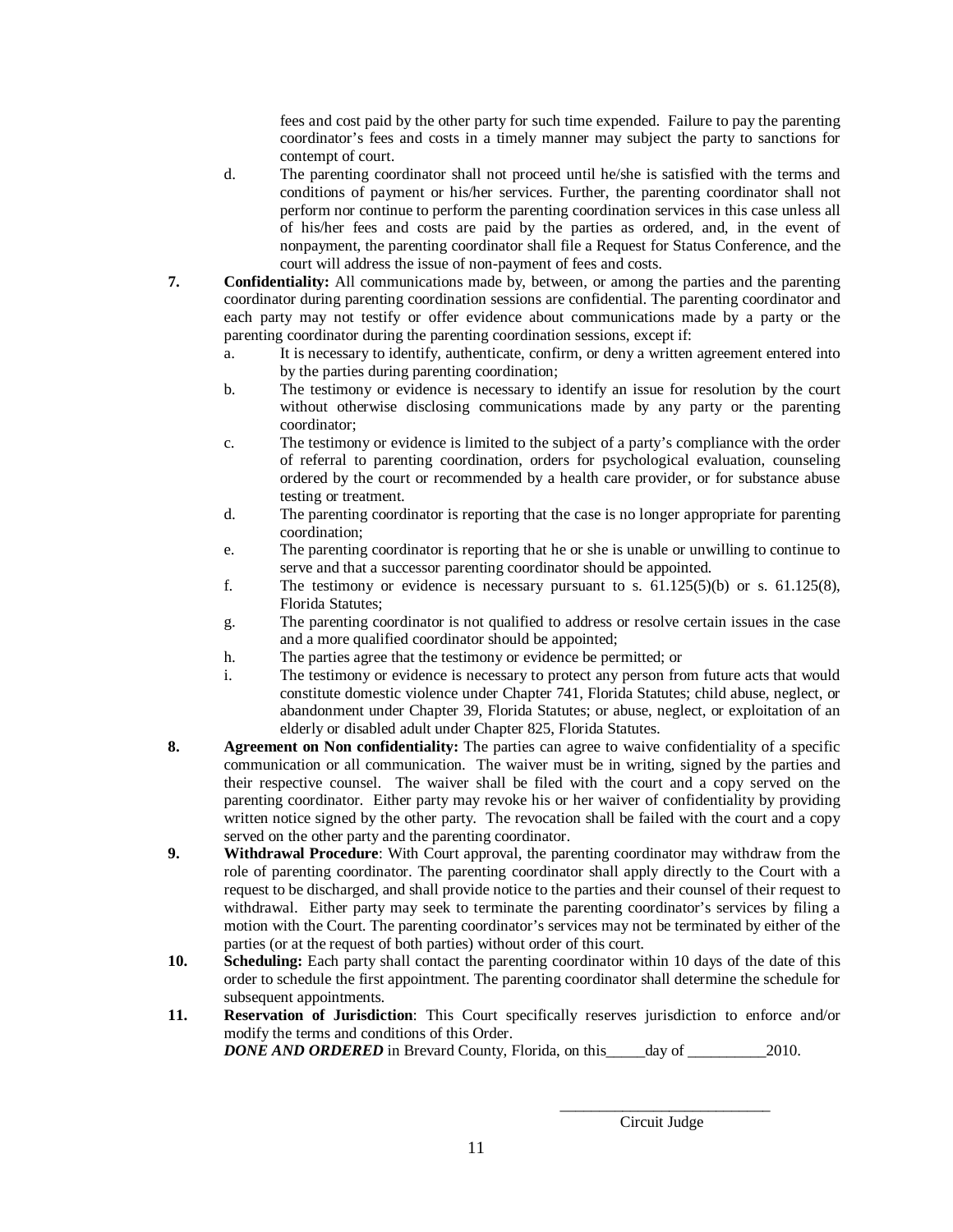Copies furnished to: Name of Parties: Counsel for Parties Address of Counsel

Guardian Ad Litem Address of GAL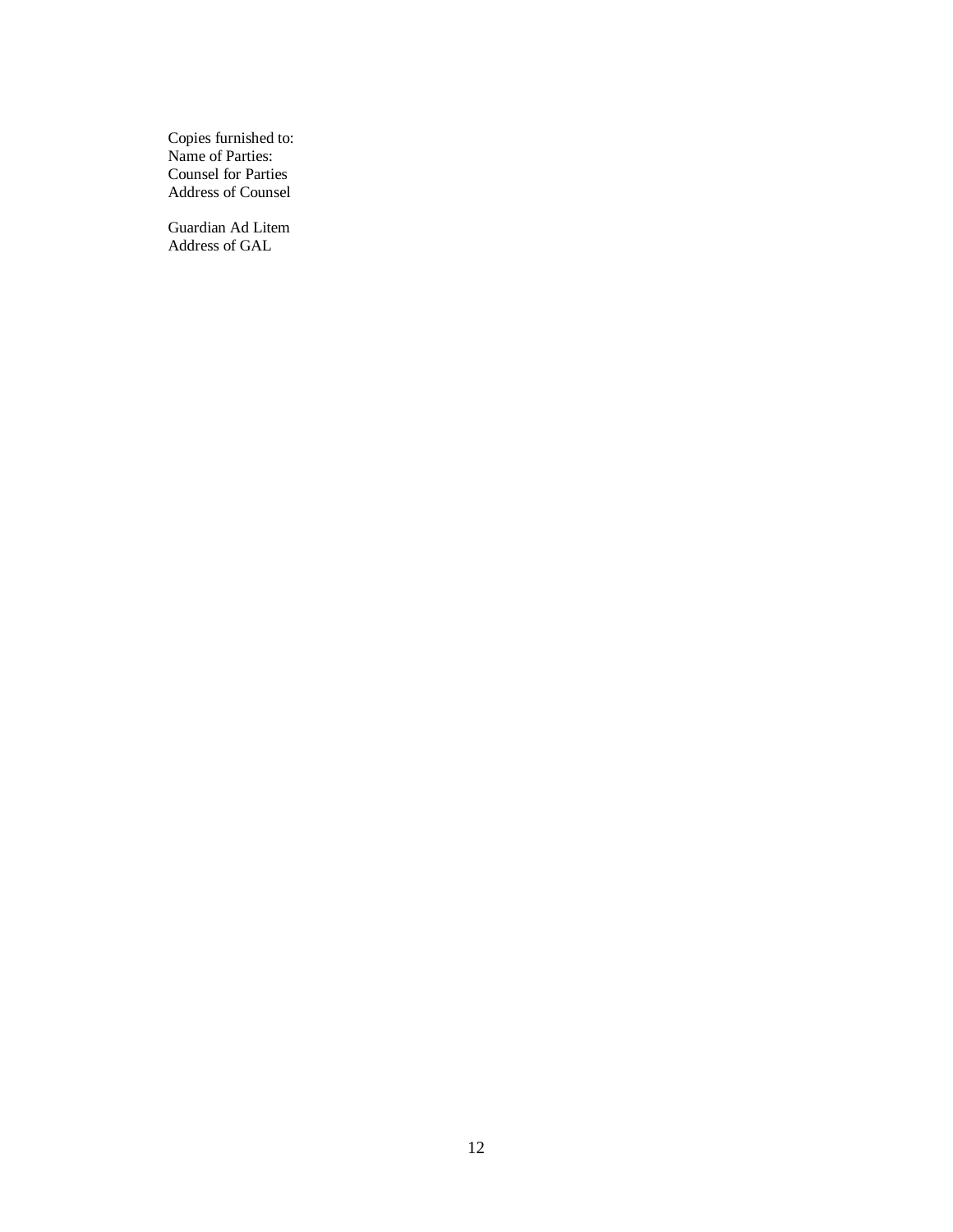IN THE CIRCUIT COURT OF THE EIGHTEENTHJUDICIAL CIRCUIT, IN AND FOR BREVARD COUNTY, FLORIDA.

CASE NO.:

Petitioner,

and

Respondent.

\_\_\_\_\_\_\_\_\_\_\_\_\_\_\_\_\_\_\_\_\_\_\_\_\_\_\_\_\_\_\_\_\_\_\_\_\_\_\_\_\_\_\_\_\_/

### **REPORT OF GENERAL MAGISTRATE ON MOTION FOR REFERRAL TO PARENTING COORDINATOR**

The above cause came before the undersigned General Magistrate on this day of , upon the  $\Box$  joint motion of the parties  $\Box$  motion of a party, pursuant to Section 61.125, Florida Statutes, Florida Family Law Rules of Procedure, and the General Magistrate, having

considered the evidence presented and after being otherwise advised in the premises, **FINDS, CONCLUDES AND RECCOMMENDS** that:

- A. **Appropriateness of Process**: This matter is appropriate for parenting coordination and it is in the best interest of the child(ren).
- B. **Parenting Coordination Process:** Parenting coordination is a child focused alternative dispute resolution process whereby a parenting coordinator assists the parties in creating or implementing their parenting plan by facilitating the resolution of disputes, providing education and making recommendations to the parties; and, with the prior consent of the parties and approval of the court, making limited decisions within the scope of this order of referral.
- C. **Parenting Coordinator:** A parenting coordinator is an impartial third person whose role is to assist the parties in successfully creating or implementing a parenting plan.<br>
Selection of Parenting Coordinator: shall serve as the parenting
- D. **Selection of Parenting Coordinator:** coordinator.
- E. **History of Domestic Violence:** Based upon testimony and evidence presented and a review of related court records, the court has determined:
	- □ There is no history of domestic violence.
	- □ There has been a history of domestic violence, and:
	- □ Each party has had an opportunity to consult with an attorney or domestic violence advocate before this court has accepted the parties consent.
	- □ Each party has consented to this referral and the consent has been given freely and voluntarily.

## It is therefore, **ORDERED**:

- 1. **Parenting Coordinator:** The parties are referred to parenting coordination for an initial period of months (not to exceed two years):
	- a. The parent shall file a response to this Order within 30 days accepting or declining the appointment. The response to the appointment must be in substantial compliance with Form 12.984.
	- b. The parties or their attorneys must provide to the parenting coordinator copies of all pleadings and orders related to domestic violence and any other pleadings and orders requested by the parenting coordinator related to parenting coordination.
- 2. **Meetings:** Unless prohibited herein as a domestic violence safeguard or by another court order, the parenting coordinator may meet with the parties and/or child (ren) together or separately, in person or by any electronic means.
- 3. **Domestic Violence Safeguards:** The parties shall adhere to all provisions of any injunction or conditions of bail, probation, or a sentence arising from criminal proceedings. In addition to any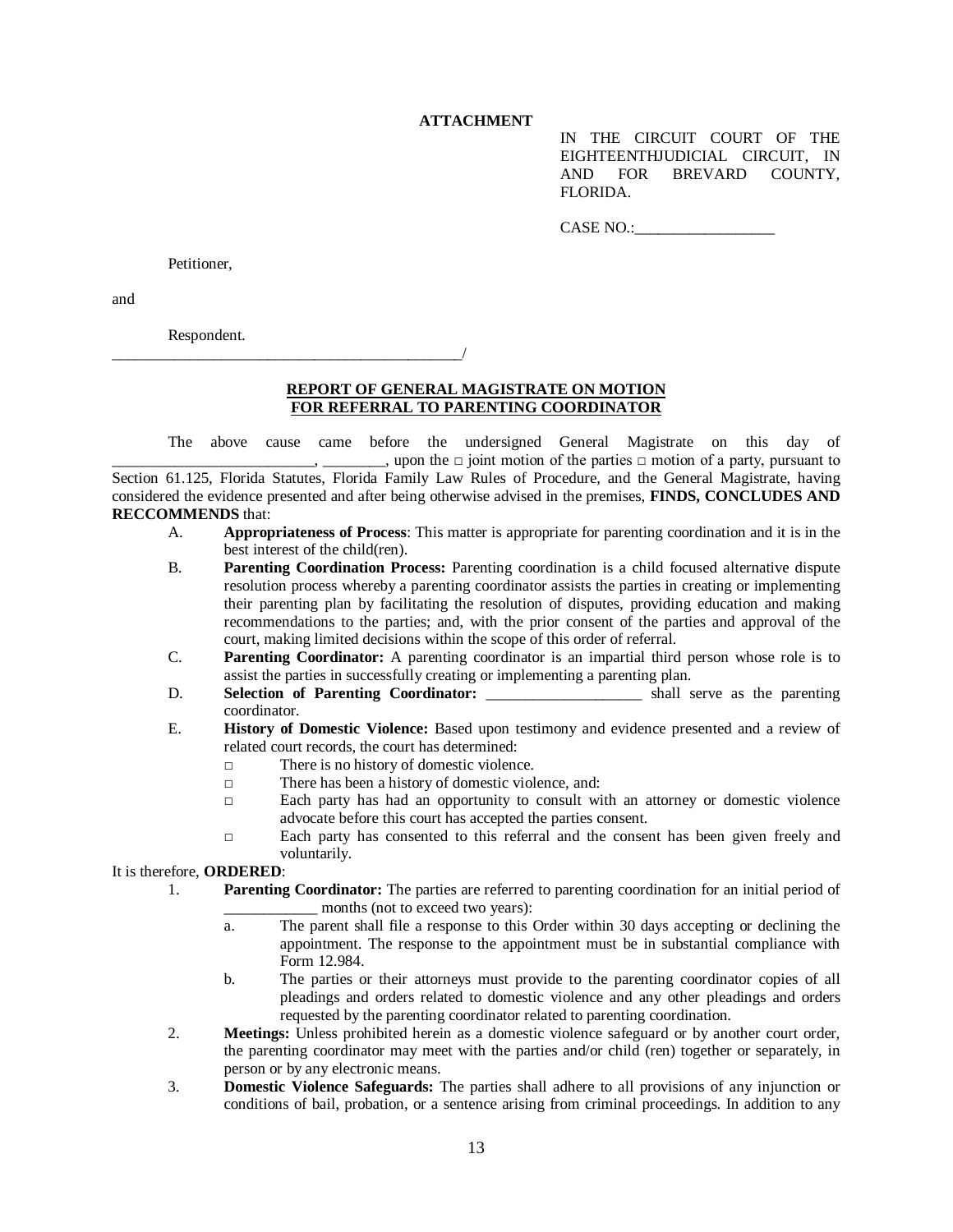safety measures the parenting coordinator deems necessary, the following domestic violence safeguards must be implemented:

- □ None are necessary.
- □ No joint meetings.
- □ No direct negotiations.
- □ No direct communications.
- □ Other:\_\_\_\_\_\_\_\_\_\_\_\_\_\_\_\_\_\_\_\_\_\_\_\_\_\_\_\_\_\_\_\_\_\_\_\_\_\_\_
- 4. **Role, Responsibility, and Authority of Parenting Coordinator:** The parenting coordinator shall have the following role, responsibility, and authority:
	- a. Assisting the parties in creating and implementing a parenting plan:
	- b. Facilitating the resolution of disputes regarding the creation or implementation of the Parenting Plan;
	- c. Recommending to parties strategies for creating or implementing the Parenting Plan. Such recommendations may include that one or both parents avail themselves of accessible and appropriate community resources, including, but not limited to, random drug screens, parenting classes, and individual psychotherapy and/or family counseling, if there is a history or evidence that such referrals are appropriate;
	- d. Recommending to the parents changes to the Parenting Plan:
	- e. Educating the parties to effectively:
		- 1. Parent in a manner that minimizes conflicts;<br>2. Communicate and negotiate with each other
		- 2. Communicate and negotiate with each other and their child(ren);
		- 3. Develop and apply appropriate parenting skills;
		- 4. Understand principles of child development and issues facing child(ren) when their parents no longer live together;
		- 5. Disengage from the other parent when engagement leads to conflicts and noncooperation;
		- 6. Identify the sources of their conflict with each other and work individually and/or jointly to minimize conflict and lessen its deleterious effects on the child(ren); and
		- 7. Allow the child (ren) to grow up free from the threat of being caught in the middle of their parents' disputes.
	- f. Facilitating the ability of both parents to maintain ongoing relationships with their children.
	- g. Reporting or communicating with the court concerning non-confidential matters as provided in paragraph 6 of this order;
	- h. Communicating with the parties and their child(ren), separately or together in person or by telephone, unless otherwise prohibited by court order or applicable law. The parenting coordinator shall determine the schedule for subsequent appointments:
	- i. Providing information to health care providers for the parents and the children, and to any third parties, when the parenting coordinator deems it is reasonably necessary.
- 5. **Scope of Authority:** The parenting coordinator shall make limited decisions within the scope of this order of referral. Limited decision making authority shall include, but may not be limited to:

#### \_\_\_\_\_\_\_\_\_\_\_\_\_\_\_\_\_\_\_\_\_\_\_\_\_\_\_\_\_\_\_\_\_\_\_\_\_\_\_\_\_\_ \_\_\_\_\_\_\_\_\_\_\_\_\_\_\_\_\_\_\_\_\_\_\_\_\_\_\_\_\_\_\_ 6. **Fees and Costs for Parenting Coordination:**

- a.  $\Box$  The parties have consented to this referral to parenting coordination and have agreed that they have the present ability to pay parenting coordination fees.
	- $\Box$  The parties have consented to this referral to parenting coordination and the Court finds that: \_\_\_\_ petitioner \_\_\_\_ respondent \_\_\_\_\_ both parties has/have the present financial ability to pay the parenting coordination fees.
	- $\Box$  This order us without the consent or the parties and the court has determined that: petitioner \_\_\_\_\_ respondent \_\_\_\_\_ both parties has/have the financial ability to pay the parenting coordination fees & costs.
- b. The court allocates payment of fees and costs for parenting coordination as follows:  $\frac{1}{2}$ % shall be paid by the Father.
	- \_\_\_\_\_\_\_% shall be paid by the Mother.
	- \_\_\_\_\_\_\_% No fees as Family court Services to provide parenting coordination

Other: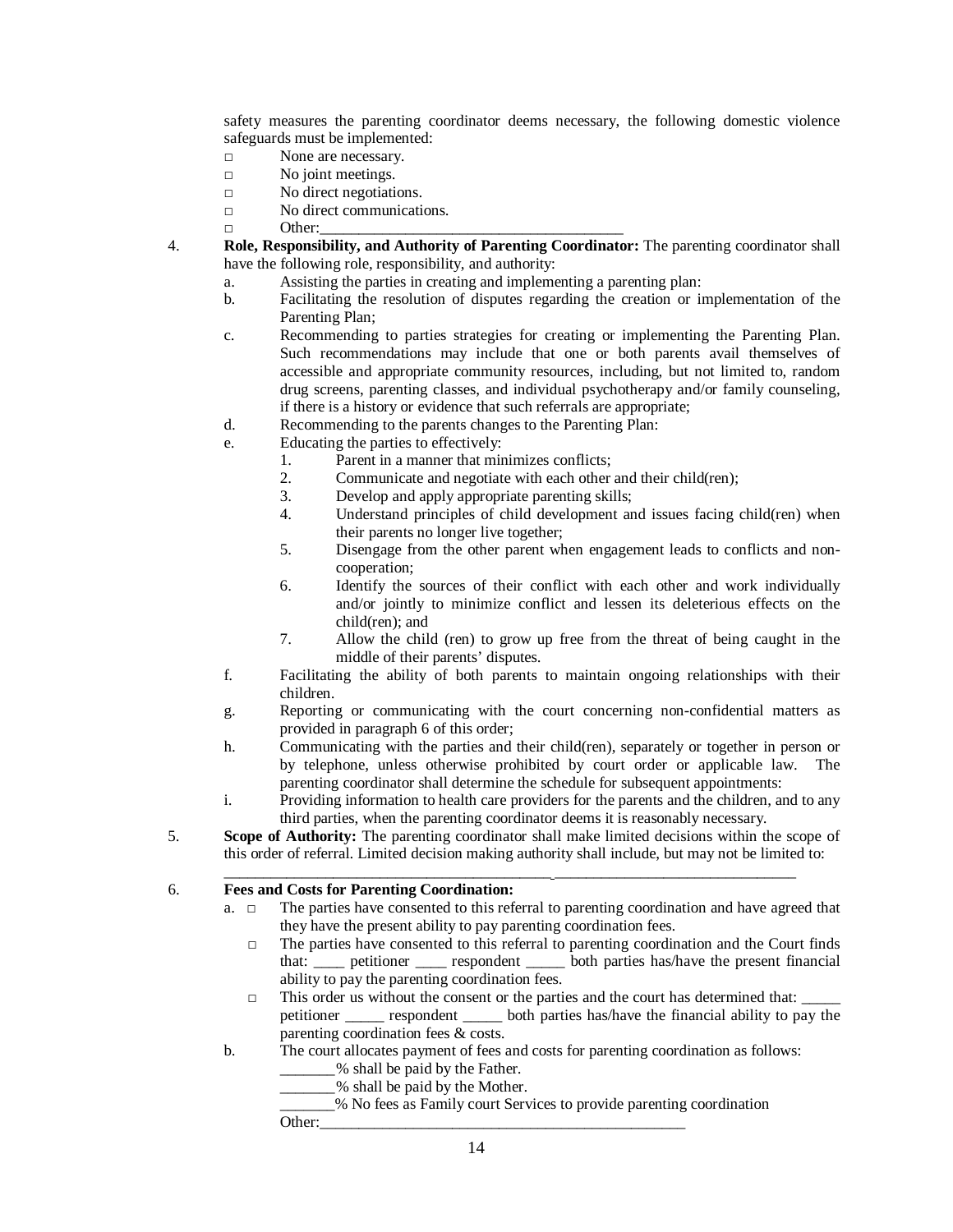- c. If a party has caused the parenting coordinator to expend an unreasonable and unnecessary amount of time, the Court may later determine that party will be solely responsible for payment of the parenting coordinator's fees and costs for such time expended or that the party shall reimburse the other party for the parenting coordinator's fees and cost paid by the other party for such time expended. Failure to pay the parenting coordinator's fees and costs in a timely manner may subject the party to sanctions for contempt of court.
- d. The parenting coordinator shall not proceed until he/she is satisfied with the terms and conditions of payment or his/her services. Further, the parenting coordinator shall not perform nor continue to perform the parenting coordination services in this case unless all of his/her fees and costs are paid by the parties as ordered, and, in the event of nonpayment, the parenting coordinator shall file a Request for Status Conference, and the court will address the issue of non-payment of fees and costs.
- **7. Confidentiality:** All communications made by, between, or among the parties and the parenting coordinator during parenting coordination sessions are confidential. The parenting coordinator and each party may not testify or offer evidence about communications made by a party or the parenting coordinator during the parenting coordination sessions, except if:
	- a. It is necessary to identify, authenticate, confirm, or deny a written agreement entered into by the parties during parenting coordination;
	- b. The testimony or evidence is necessary to identify an issue for resolution by the court without otherwise disclosing communications made by any party or the parenting coordinator;
	- c. The testimony or evidence is limited to the subject of a party's compliance with the order of referral to parenting coordination, orders for psychological evaluation, counseling ordered by the court or recommended by a health care provider, or for substance abuse testing or treatment.
	- d. The parenting coordinator is reporting that the case is no longer appropriate for parenting coordination;
	- e. The parenting coordinator is reporting that he or she is unable or unwilling to continue to serve and that a successor parenting coordinator should be appointed.
	- f. The testimony or evidence is necessary pursuant to s.  $61.125(5)(b)$  or s.  $61.125(8)$ , Florida Statutes;
	- g. The parenting coordinator is not qualified to address or resolve certain issues in the case and a more qualified coordinator should be appointed;
	- h. The parties agree that the testimony or evidence be permitted; or
	- i. The testimony or evidence is necessary to protect any person from future acts that would constitute domestic violence under Chapter 741, Florida Statutes; child abuse, neglect, or abandonment under Chapter 39, Florida Statutes; or abuse, neglect, or exploitation of an elderly or disabled adult under Chapter 825, Florida Statutes.
- 8. **Agreement on Non Confidentiality:** The parties can agree to waive confidentiality of a specific communication or all communication. The waiver must be in writing, signed by the parties and their respective counsel. The waiver shall be filed with the court and a copy served on the parenting coordinator. Either party may revoke his or her waiver of confidentiality by providing written notice signed by the other party. The revocation shall be failed with the court and a copy served on the other party and the parenting coordinator.
- 9. **Withdrawal Procedure:** With Court approval, the parenting coordinator may withdraw from the role of parenting coordinator. The parenting coordinator shall apply directly to the Court with a request to be discharged, and shall provide notice to the parties and their counsel of their request to withdrawal. Either party may seek to terminate the parenting coordinator's services by filing a motion with the Court. The parenting coordinator's services may not be terminated by either of the parties (or at the request of both parties) without order of this court.
- 10. **Scheduling:** Each party shall contact the parenting coordinator within 10 days of the date of this order to schedule the first appointment. The parenting coordinator shall determine the schedule for subsequent appointments.
- 11. **Reservation of Jurisdiction:** This Court specifically reserves jurisdiction to enforce and/or modify the terms and conditions of this Order.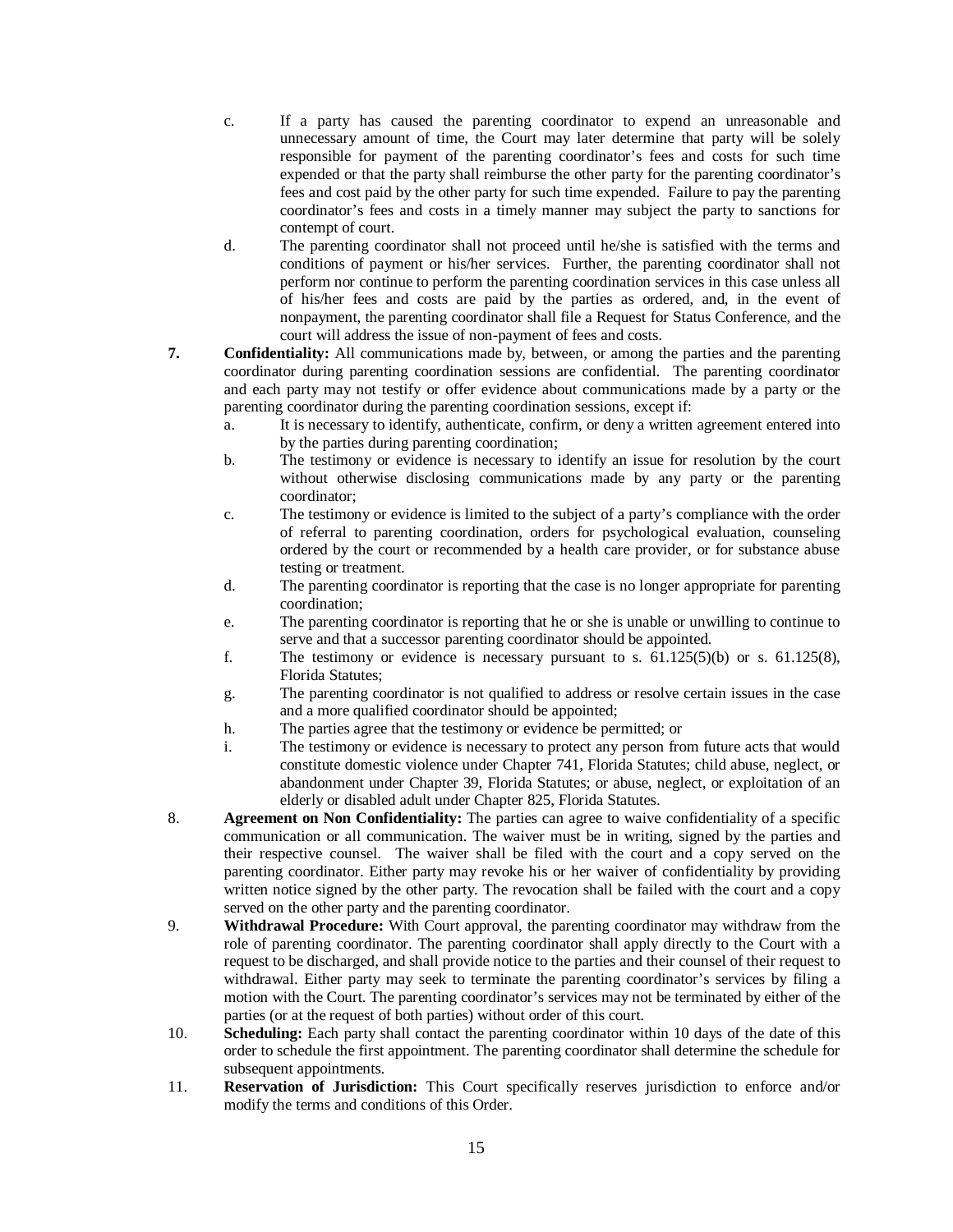Circuit Court Judge

\_\_\_\_\_\_\_\_\_\_\_\_\_\_\_\_\_\_\_\_\_\_\_\_\_\_\_\_\_

Copies furnished to: Name of Parties: Counsel for Parties Address of Counsel

Guardian Ad Litem Address of GAL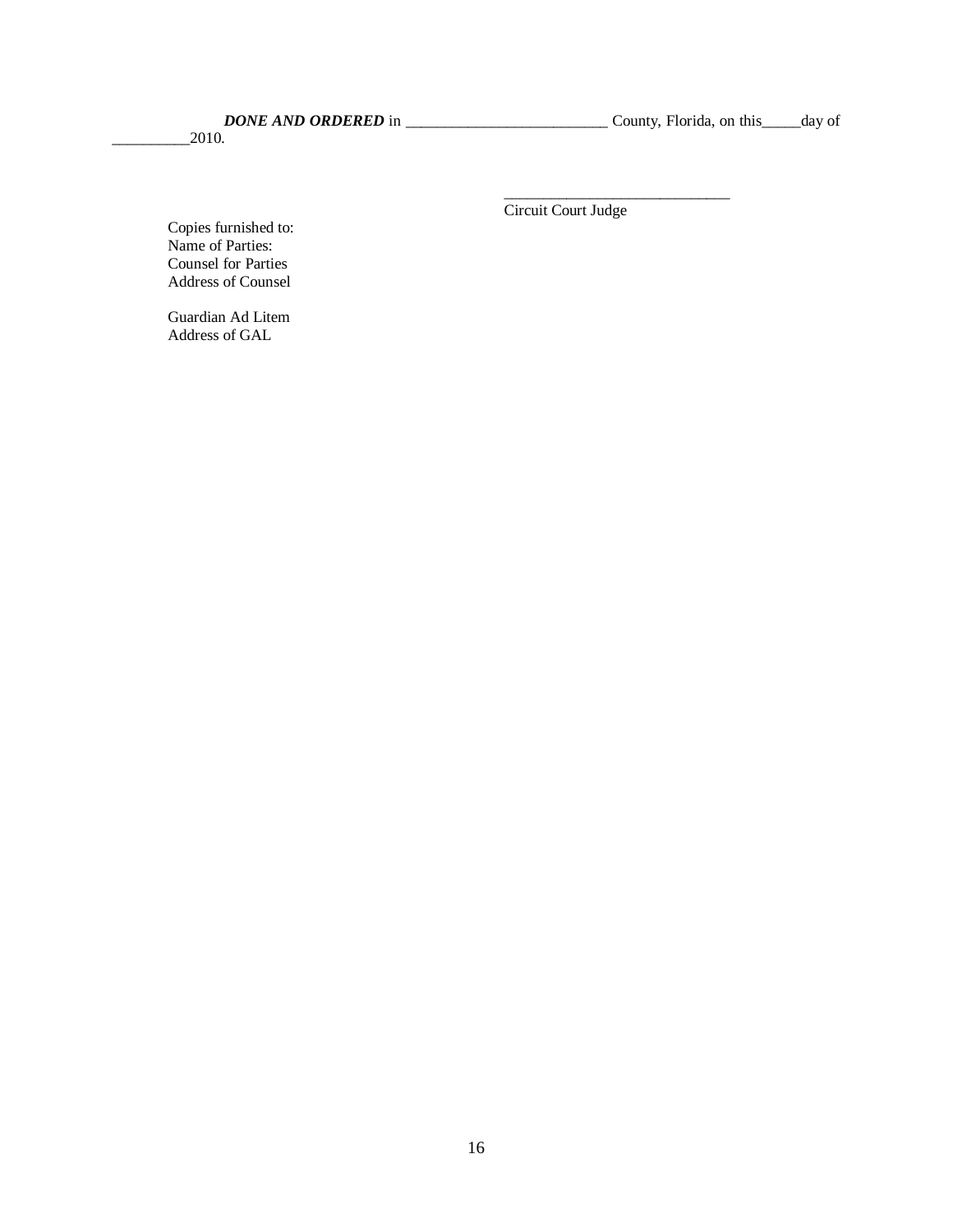IN THE CIRCUIT COURT OF THE EIGHTEENTH JUDICIAL CIRCUIT, IN AND FOR BREVARD COUNTY, FLORIDA.

CASE NO**. \_\_\_\_\_\_\_\_\_\_\_\_\_\_\_\_\_\_\_\_\_\_\_\_\_\_\_**

**\_\_\_\_\_\_\_\_\_\_\_\_\_\_\_\_\_\_\_\_\_\_\_\_\_\_\_\_\_\_\_\_,** Petitioner,

and

**\_\_\_\_\_\_\_\_\_\_\_\_\_\_\_\_\_\_\_\_\_\_\_\_\_\_\_\_\_\_\_\_\_,** Respondent.

#### **RESPONSE BY PARENTING COORDINATOR**

I, *{name}* The Court and affirm the following:

1. Acceptance.

[Choose only *one*]

a.  $\qquad \qquad \qquad \qquad$  I accept the appointment as parenting coordinator.

b.  $\Box$  I decline the appointment as parenting coordinator.

2. Qualifications.

[Choose only *one*]

a.  $\qquad \qquad$  I meet the qualifications in section 61.125(4), Florida Statutes.

- b. I do not meet the qualifications in section 61.125(4), Florida Statutes. However, the parties have chosen me by mutual consent and I believe I can perform the services of a parenting coordinator because:
- \_\_\_\_\_\_\_\_\_\_\_\_\_\_\_\_\_\_\_\_\_\_\_\_\_\_\_\_\_\_\_\_\_\_\_\_\_\_\_\_\_\_\_\_\_\_\_\_\_\_\_\_\_\_\_\_\_\_\_\_\_\_\_\_\_\_\_\_\_\_\_\_\_\_\_\_ 3. I am not aware of any conflict, circumstance, or reason that renders me unable to serve as the parenting coordinator in this matter and I will immediately inform the court and the parties if such arises.
- 4. I understand my role, responsibility, and authority under the Order Referring Parents to Parenting Coordinator, Florida Family Law Rules of Procedure Form 12.996(a) and section 61.125, Florida Statutes.

*I hereby affirm the truth of the statements in this acceptance and understand that if I make any false representations in this acceptance, I am subject to sanctions by the Court.*

| Date                 | Signature                                                                    |                                                                                     |
|----------------------|------------------------------------------------------------------------------|-------------------------------------------------------------------------------------|
|                      |                                                                              |                                                                                     |
|                      |                                                                              |                                                                                     |
|                      |                                                                              |                                                                                     |
|                      |                                                                              |                                                                                     |
|                      |                                                                              |                                                                                     |
|                      | Professional Certification # (if applicable) _____________                   |                                                                                     |
|                      | Copies to: Attorney for Parent #1 OR Parent #1 if not represented by Counsel |                                                                                     |
|                      | Attorney for Parent #2 OR Parent #2 if not represented by Counsel            |                                                                                     |
|                      |                                                                              | IF A NONLAWYER HELPED YOU FILL OUT THIS FORM, HE/SHE MUST FILL IN THE BLANKS BELOW: |
| [fill in all blanks] |                                                                              |                                                                                     |

I, *{full legal name and trade name of nonlawyer}* \_\_\_\_\_\_\_\_\_\_\_\_\_\_,